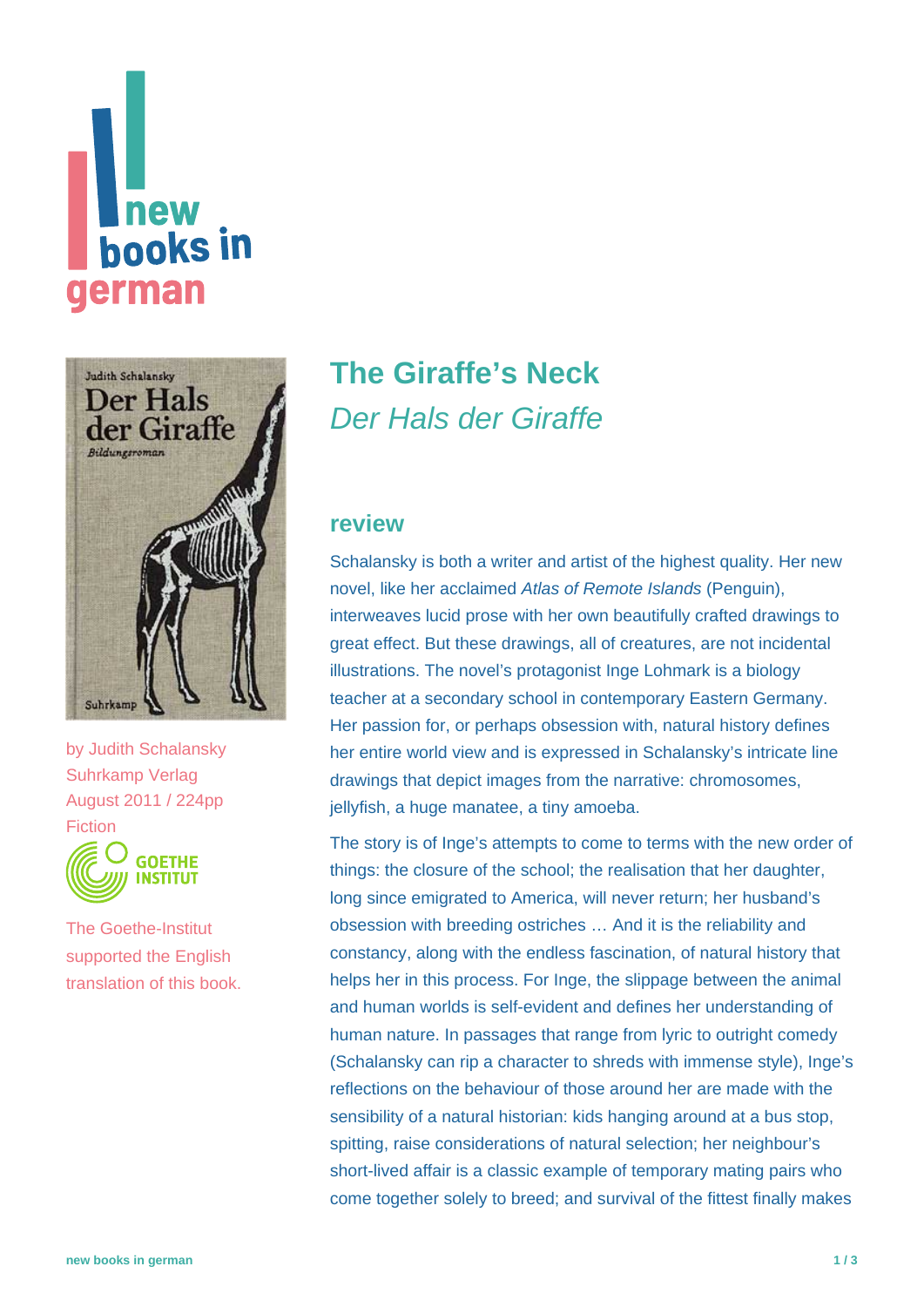itself brutally felt in Inge's own classroom.

Inge's obsession with natural history makes her, in part, a guardian of the past: she is keeping watch over a dying institution (the school is to be shut down in four years), a run-down and emptying town, and an ideologically bankrupt state. It is in the staff-room conversations that the clashing of ideologies – innovation set against tradition – within a unified Germany makes itself felt, when the often comedic Marxist ramblings of an older teacher face up to imported ideas from the West German headmaster.

In the novel's closing passages, the giraffe's neck moves centrestage: the evolutionary result of the giraffe's ancestors constantly striving to survive, to reach ever higher branches in times of drought. A final plea for a fitting and humane education. Yet for Inge, this realisation comes too late.

#### **press quotes**

'Judith Schalansky has created a character who is both wonderfully cruel and at the same time equally pitiful and touching. She has developed a magnificent, haunting voice, at once sarcastic and extremely funny … A voice that will remain in the reader's mind long after they have finished reading.'– taz 'A talented and promising new voice.'– FR 'Schalansky's novel is original, headstrong and razor sharp. The author has placed herself squarely at the forefront of literary evolution.'

– Frankfurter Allgemeine Zeitung

#### **about the author**

**Judith Schalansky** Schalansky's Atlas of Remote Islands was published in the UK and US by Penguin Books and was warmly received in the press.

**Previous works include:** Atlas der abgelegenen Inseln (The Atlas of Remote Islands, 2009)

### **rights information**

**Translation rights sold to:** Spanish world rights (Random House Mondadori), Chinese complex